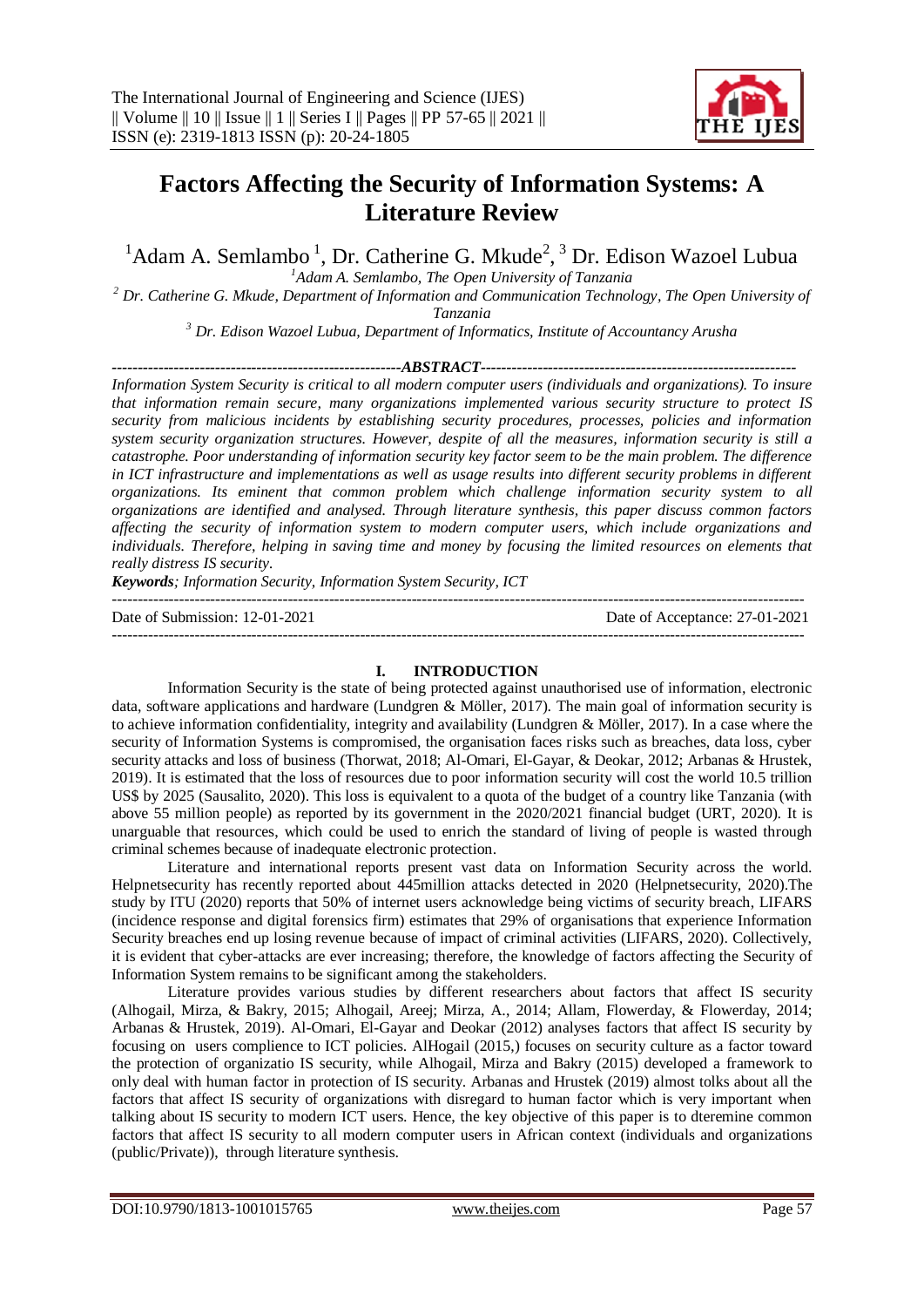The paper starts with the introduction in section 1, followed by analysing the attributes of organization IS security in section 2, then discuss various IS security theories in section 3. Section 4 talks about methodology of the study, proceeds to results in section 5. Section 6 covers the discussions of findings where common factors that affect IS security are analysed, and conclusion is in section 7.

## **II. ATTRIBUTES OF ORGANISATIONAL INFORMATION SYSTEM SECURITY**

Organization data protection process is a tedious and expensive job, organization faces many challenges in case of data breach. Data breach in organization is estimated to cost 3.92 million US\$ with an average data breach of 25,575 records per year as reported in IBM Cost of Data Breach Report (2020) as well as ITU, Global Cybersecurity Index (GCI), (2017). ). Also, it may deteriorate trust and lead to investors and customers refraining from doing business with the affected organizations (Gordon, Loeb, & Zhou, 2011). Organizations needs to have the right IS security controls in place to guard against cyberattacks and insider threats while providing document security and insure data availability at all times. It is important to understand IS security attributes so as to evaluate what need to be protected in organization's IS. The IS security basics/attributes includes Confidentiality, Integrity and Availability (CIA) which are the focus of any organization's Information Security Policy (Dieser, Covella, & Olsina, 2014; Mir, Mohammad, & Quadri, 2016).



Source; (Metivier, 2017)

Confidentiality of information refers to the protection of information which covers access controls and measures that protect information from getting misused by unauthorised part or insider threats. Confidentiality can be attained through encryptions, password, two-factor authentication and biometric verification (Mir, Mohammad, & Quadri, 2016). Integrity refers to accuracy and completeness of data, the aim is protecting data from being misused and modified by unauthorised part. Integrity of information can be obtained through encryption, user access control, version control, backup and recovery procedures and error detection software (Dieser, Covella, & Olsina, 2014). Availability is associated with accessibility of data and information to authorised user only. Availability can be attained by offsite backups, disaster recovery, redundancy, failover, proper monitoring, environmental control, virtualization, server clustering and continuity of operational planning (Dieser, Covella, & Olsina, 2014; Mir, Mohammad, & Quadri, 2016). Most of organization, particularly in African fails to identify these IS security attribute, hence fails to protect or have poor protection which resulting into increase of IS security breaches (ITU, 2017; Fields, Fields, & Patrick, 2016)

## **III. INFORMATION SYSTEM SECURITY THEORIES**

Many theories have been used by many researchers in a quest to find solutions for challenges that affect the security of information system (Zoto, Kowalski, Lopez-Rojas, & Kianpour, 2018; Charitoudi & Blyth, 2013; Shahri & Mohanna, 2016; Han, Dai, Tianlin Han, & Dai, 2015; Lubua & Pretorius, 2019). Understanding various IS security theories and their contributions, helps in understanding the IS security literature and identifying factors that affect IS security of organization. The most commonly used IS security theories are socio technical theory, distribute cognitive theory and general deterrence theory.

## **Social Technical Theory**

This theory, consider human factor to be the key point in information security detection and prevention while currently information security is mostly perceived to be a technical issue (Zoto, Kowalski, Lopez-Rojas, & Kianpour, 2018; Charitoudi & Blyth, 2013). Social technical theory is effective in mouldering system security and its environment by examining culture, usability problem, security internal control and security requirement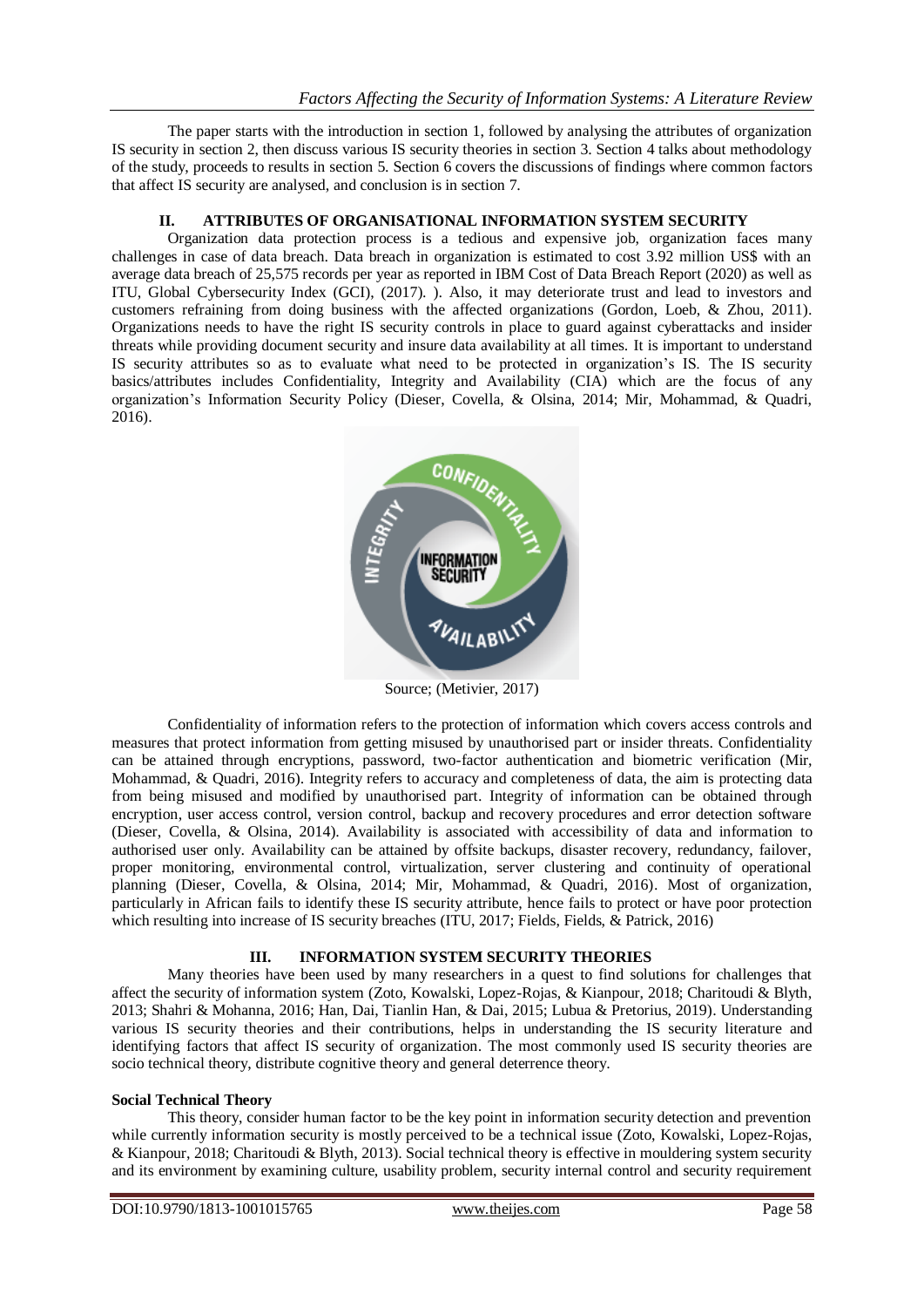(Zoto, Kowalski, Lopez-Rojas, & Kianpour, 2018; Charitoudi & Blyth, 2013).. Hence, social technical theory can be used to analyse how people/humans can be contributing factors to IS security based on their perception and approach to organization IS security.

### **Distributed Cognitive Theory**

The theory concentrate on self-efficient process by consigning with how a person can use the skills rather what kind of skills a person has, hence it can be used in information system security as security selfefficiency (Shahri & Mohanna, 2016). The theory propose collaboration among individual to achieve common goal, hence information system security should consign with human cognitive as information is distributed more in a virtual environment (Han, Dai, Tianlin Han, & Dai, 2015).

#### **General Deterrence Theory**

This theory was adopted to information system security for the intention of instilling fear of consequence to individuals to discourage an action that will threat the security of information system (Hu, Xu, Dinev, & Ling, 2011). As the theory based in Certainty of sanctions, and severity of sanctions, it proposes set of actions/punishment to be undertaken based on the seriousness of the unlawful action performed by an individual against information security. This theory is important to information security as hacking into IT has become a game or sport and something has to be done as this cost an estimation of up to 2.7 billion US dollars annually (Lubua & Pretorius, 2019; Hu, Xu, Dinev, & Ling, 2011).

From all the theories discussed above. Social technical theory seem to be more appropriate as lack of knowledge about information system security is a contributing factor to all other factors that affect the security of information system. However, despite of all the effort made by different researchers in proposing various theories that can be beneficial in protection of information system security, the theories did not point out what are the real factors to the cause of the actual problems before trying to fix it. A critical analysis and synthesis of literature in IS security is still eminent so that to determine and understand the cause of IS security breach. This will help individuals and organizations to save time and money while directing their limited resources to the actual factors for IS security breaches.

## **IV. METHODOLOGY**

This study will follow a literature review process/secondary study, to complete this study three public and available well known databases and search engines namely *Google, Wikipedia* and *Google scholar* were involved*.* The keywords used for queries were information security, information system security, information security culture, organization information security, factor affecting or influencing information security, Cybersecurity, information security review or measurement or analysis or evaluation. The study will follow this criteria as presented below,

|  |  | <b>Table 1: Summary of Review</b> |  |  |
|--|--|-----------------------------------|--|--|
|--|--|-----------------------------------|--|--|

| Population      | Individuals and any organization                                                                                                                                                                         |
|-----------------|----------------------------------------------------------------------------------------------------------------------------------------------------------------------------------------------------------|
| Intervention    | Information system security                                                                                                                                                                              |
| Comparison      | None                                                                                                                                                                                                     |
| <b>Outcomes</b> | Factors affecting IS security.                                                                                                                                                                           |
| Context         | Review (s) of any empirical study of information system security within the domain of any applied case study<br>settings of any organization or individual. No restriction on the type of study applied. |

#### **Research questions**

This study is guided by the following research questions;

**RQ1;** Why IS security is still a catastrophe in many organizations regardless of efforts taken to control it? **RQ2**; What are the factors affecting the IS security of modern computer users?

## **Study selection and research resources**

Based on the identified research questions, a study selection criteria must be conducted to support direct evidence to reduce bias. After the completion of primary research phase, this study follows the research guideline as suggested by Pan and Tomlison (2016). The reference on the selected papers on the primary search phase are thoroughly reviewed, if the paper meets the criteria of selection, will be included in the synthesis. Three well known search engines and databases were used as indicated earlier with the named search terms.

#### **Inclusion and exclusion criteria**

The main criteria of this research is to include any study about information security. Either to individual users or any organization. Paper published from 2010 and beyond are taken into consideration for inclusion in this research criterion. The criteria for inclusion are;

- Studies that investigate implementations of information security
- Studies that investigate organizations information security culture.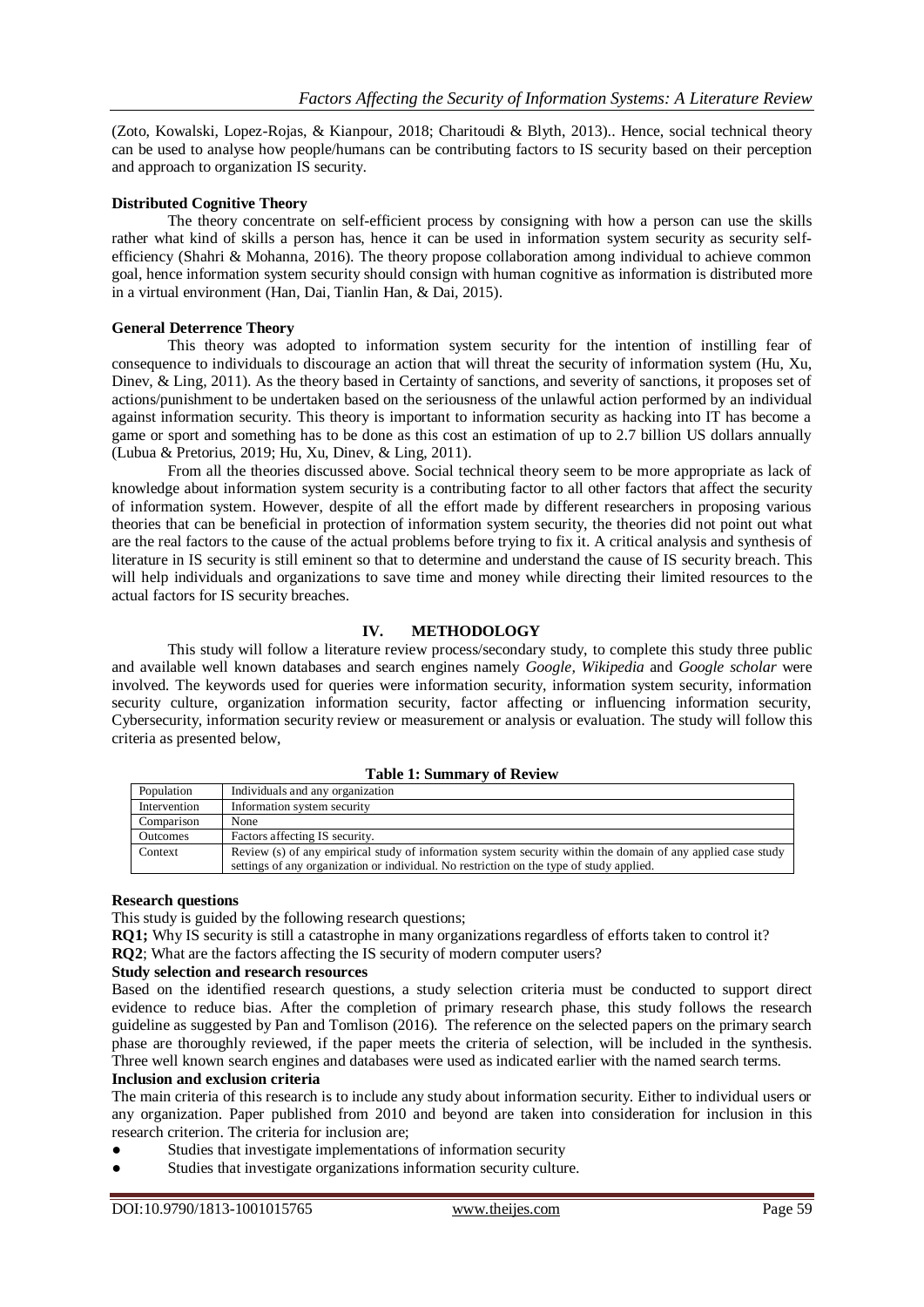- Studies that measure effectiveness of organization information security
- Studies that investigate information security key success factors/elements
- Studies that investigate Cybersecurity in organization
- Meanwhile, the excluded studies from our research criteria;
- Papers that claim other authors have no supporting evidence
- Papers that are not written in English

#### **Data extraction and study quality assessment (validity and liability check)**

To insure the data extraction process meet the criteria, study checklist need to be prepared accordingly (Mahfuth, Yussof, Baker, & Ali, 2017; Hassan, Ismail, & Maarop, 2015). Following that, this study reuse the quality criteria checklist from Hassan, Ismail and Maarop (2015) as presented in table 2 bellow.. This study checklist uses three scales, which are coded and given a score which are Yes = 1, No = 0 and Probably =  $0.5$ . From the item checklist, each paper total score will be calculated by giving a sum from each of the checklist item. Possible score range from 0.5 to a maximum of 5.

|  |  |  | <b>Table 2; Item Study Checklist</b> |
|--|--|--|--------------------------------------|
|--|--|--|--------------------------------------|

|     | Item                                                                                         | Answer          |
|-----|----------------------------------------------------------------------------------------------|-----------------|
| 01  | Was the article referred?                                                                    | Yes/No          |
| 02  | Was the aim of the study clearly stated?                                                     | Yes/No/Probably |
| -03 | Were data collection well carried out?                                                       | Yes/No/Probably |
| 04  | Were the study participants described?                                                       | Yes/No/Probably |
| 05  | How generalizable are the findings of the study to the target population with respect to the | Yes/No/Probably |
|     | size and representation of sample.                                                           |                 |
|     |                                                                                              |                 |

## **V. RESULTS**

This section includes the results of findings based on the literature synthesis and research criteria mentioned earlier. The first criterion involves searching for the keywords identified from journal databases and different search engines. Afterwards, two iteration process were used which is primary search that produce 23 final primary studies. In second iteration, the reference contained in the paper are identified in the first iteration are examined. Each of these papers were filtered based on the inclusion and exclusion criteria identified, before included for the synthesis. After reading the titles and abstract and conclusions of the paper and find its relevance to this study, then the full paper will be included for the synthesis. After screening the titles and abstracts, 43 papers were identified.

An analysis of type of studies are presented in figure 1 which based on suggested research type. The percentage of studies screened and sorted for synthesis were 51% of quantitative study papers, 26% qualitative based papers, 12% of formal experiment papers, 5% mixed methods and 6% case studies papers.



Source; Researcher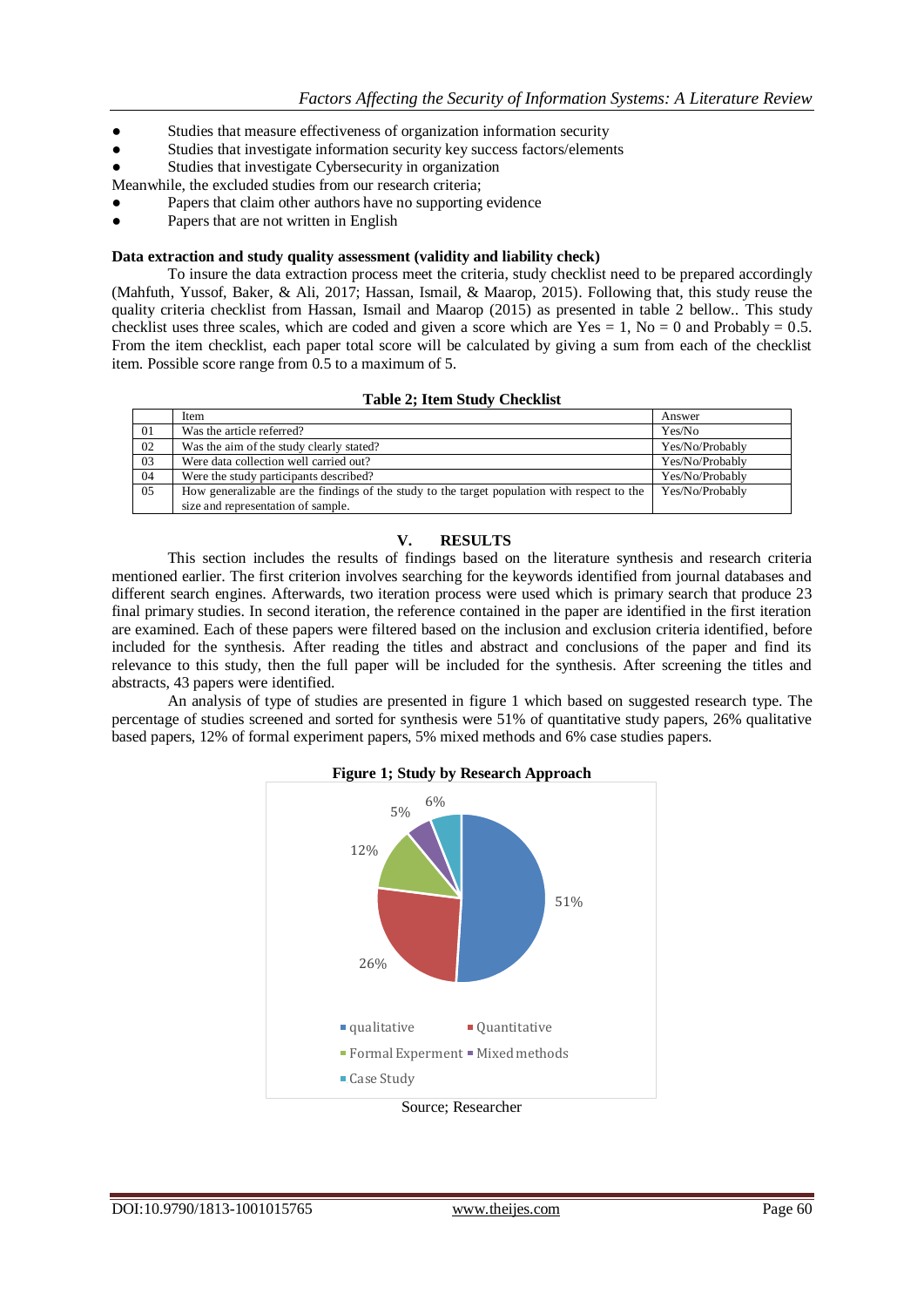## **Quality Factor**

The evaluation of synthesis based on quality score is shown in table 3, table 1 show quality score for all primary studies. Most of the studies conducted are in good quality criteria. 15 studies (35%) and 5 (12%). Were deemed good and very good quality respectively. Three studies are in a very poor quality as they did not provide a detailed result and methodology conducted in their study. These studies were removed in the analysis phase. Thus in the end only 40 papers were included for the purpose of analysis of evidence.

| -------<br>------------ |                      |                 |       |          |           |       |
|-------------------------|----------------------|-----------------|-------|----------|-----------|-------|
| Ouality Scale           | Very Poor $(\geq 1)$ | Poor $(\geq=2)$ | Fair  | Good     | Very Good | Total |
|                         |                      |                 | $>=3$ | $\geq 4$ | $> -5$    |       |
| Number of Studies       |                      | 10              | 10    | ن 1      |           | 43    |
| Percentage              | 7%                   | 23%             | 23%   | 35%      | 12%       | 100%  |

#### **VI. DISCUSSION**

In this section, we discuss and represents our findings based on the literature synthesis of 40 of publications in journal articles, conference and research reports as well as books.

#### **What are the factors that affect the security of information system?**

From the literature review, 40 information security studies on different public and private sectors as well individuals by different professional on those areas have been identified. The goals was to understand why IS security is still a problem to most organizations as well as individual users of modern technology. From the synthesis, four factors were identified: human factor, Unreliable information security policy, work environment and demographic factors. Table 3 demonstrate the results from different studies conducted, representing the four factors;

| <b>Key Factors</b>          | Literature in which the key factor is mentioned                                             |  |  |
|-----------------------------|---------------------------------------------------------------------------------------------|--|--|
| Human factors               | Alavi, Islam, Jahankhani, & Al-Nemrat, 2013, Hassan, Ismail, & Maarop, 2015. Kavuta &       |  |  |
|                             | Nyamanga, 2018. Mahfuth, Yussof, Baker, & Ali, 2017. Parsons, McCormac, Butavicius, &       |  |  |
|                             | Ferguson, 2010. Glaspie & Karwowski, 2018. Sapronov, 2020.                                  |  |  |
| Information security policy | Kasita & Laizer, 2013. Lubua & Maharaj, 2014. Martin, Rice, & Martin, 2016. Uwem & Khan,    |  |  |
|                             | 2016; Johnston, Warkentin, McBride, & Carter, 2017, Watters & Ziegler, 2016. Bulgurcu,      |  |  |
|                             | Cavusoglu, & Benbasat, 2010. Park, Kim, & Park, 2017; Vance, Siponen, & Pahnila, 2012.      |  |  |
|                             | D'Arcy, Herath, & Shoss, 2014; Knapp & Ferrante, 2012. Tamjidyamcholo, Baba, & Tamjid,      |  |  |
|                             | 2013. Brink, 2011. Hu, Xu, Dinev, & Ling, 2011; Humaidi & Balakrishnan, 2015.               |  |  |
| Work environment            | Alhogail, Mirza, & Bakry, 2015; Jatau, 2014; Kabanda, Tanner, & Kent, 2018. Greene, 2010;   |  |  |
|                             | Humaidi & Balakrishnan, 2015. AlHogail, 2015.; W.D.Kearney & H.A.Kruger, 2016.              |  |  |
|                             | Padayachee, 2012; Predd, Pfleeger, Hunker, & Bulford, 2010; Hassan, Ismail, & Maarop, 2015. |  |  |
|                             | Hu, Dinev, Hart, & Cooke, 2012; Khan, Habib Ullah; Lalitha, V.V. Madhavi; Omonaiye,         |  |  |
|                             | Joseph Funsho, 2017. Allam, Flowerday, & Flowerday, 2014. Martin, Rice, & Martin, 2016.     |  |  |
| Demographic factors         | Bulgurcu, Cavusoglu, & Benbasat, 2010. Parsons, Kathryn; McCormac, Agata; Butavicius,       |  |  |
|                             | Marcus; Pattinson, Malcolm; Jerram, Cate, 2014. Ferdani & Hovay, 2014.                      |  |  |

**Table 3. Factors Affecting the Security of Information System**

#### **VI.1 Human Factor**

Human's factor represents employees, management and user and how they behave physically and psychological in relation to organizations IS security (Alhogail, Mirza, & Bakry, 2015). The success of an organization information system depends on the appropriate user behaviour (Glaspie & Karwowski, 2018). Users want security and flexibility and finding the balance between the two is a challenge that every organization has to face (Metalidou, et al., 2014). There is a constant battle between attackers and security system, where user can swing the balance one way or the other by becoming part of IS security attackers or defence system of organization. Unfortunately, the predictability or unpredictability of human behaviour can turn the most secure IS security into nothing (Metalidou, et al., 2014). It is widely perceived that employee of an organization are the weakest link in the protection of IS security (Metalidou, et al., 2014). Providing employees with appropriate training about IS security can turn organization employees into strong defence line against breaches (Sapronov, 2020).

Trust, refers to the willingness of users to share work related data/information with colleagues. Trust is essential in working environment for getting things done; however, it can be misused and lead into risk habits such as sharing of login credentials (username/password) (Astakhova, 2016; Robinson, 2019). This habit eventually leads to more information security risk behaviour and implicates organizations into series of security risk (Brock & Khan, 2017; Boehmer, Larose, Rifon, Cotten, & Alhabash, 2015). Information security survey conducted in the US, UK and Australia that involved 2500 people found that, 40% of users have shared their login credentials within the last 12 months (Khan & AlShare, 2019). It is estimated that, an average cooperate email user sends up to 112 emails every day and one out of every seven email (approximately) can be related to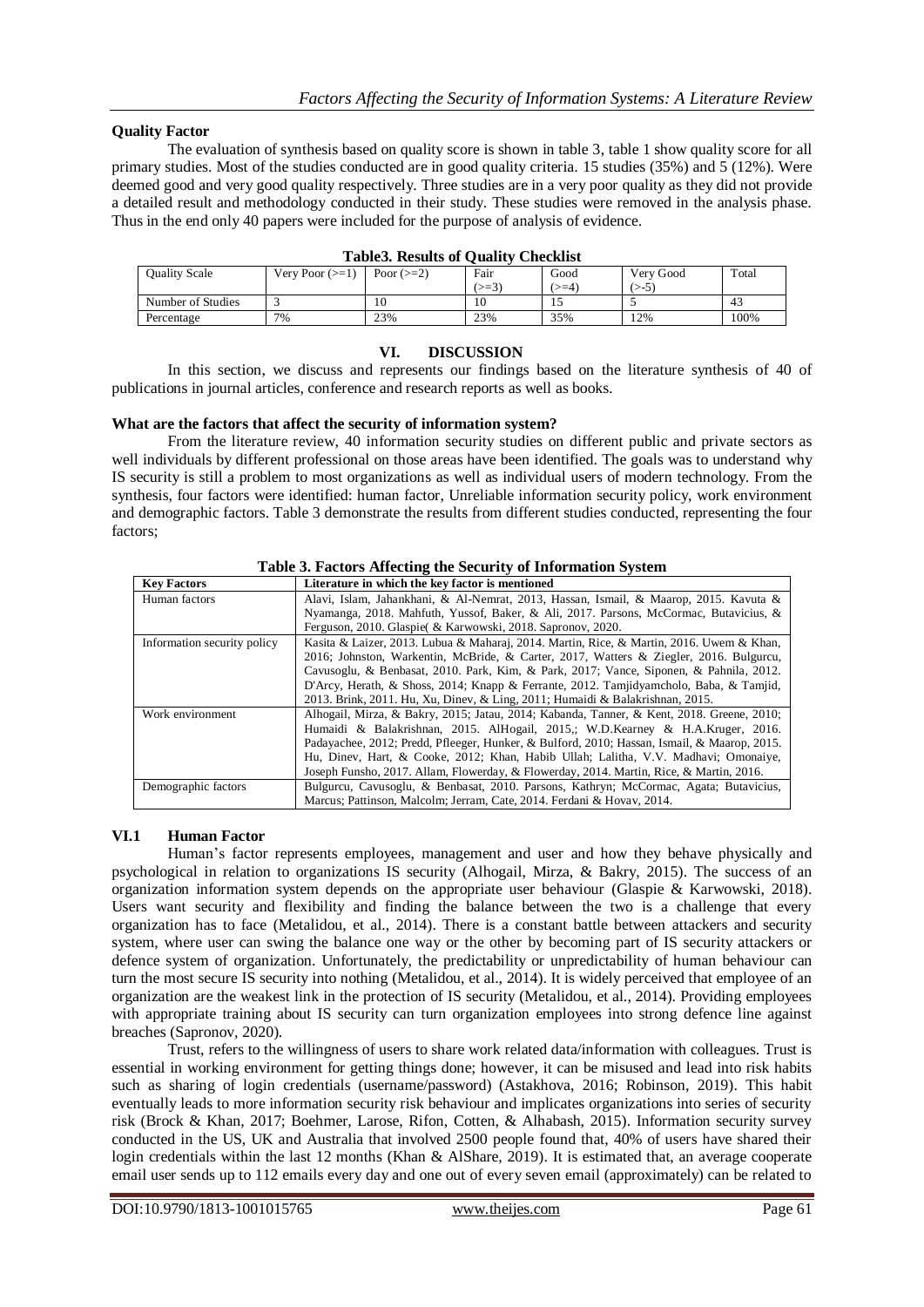office gossips (Mitra & Gilbert, 2012). Staff engaging in gossips can intentionally or unintentional disclose sensitive or personal information to colleague that they trust, this does not only break information system policy, but also the low (Martin, Rice, & Martin, 2016). Hence, understanding how trust can be used against organization IS security is critical.

Privacy, in this paper is defined as the intention of an individual to protect/reveal one's or other people's personal information. Security breaches and privacy interruptions costs lots of money to the organizations (IBM Cost of Data Breach Report, 2020). As technology changes day by day, it is very important to maintain various measures of information security to attain organization/individual privacy (Lin, 2016; Chen, Chen, & Wu, 2011). Study done by CISCO revealed that, approximately 40% of smart phones users do not put passwords on their cell phones, through which they access vital organization/personal data and information (CISCO, 2013).

## **VI.2 Unreliable Information Security Policy**

Information security policy can be defined as roles and responsibilities of employees to protect information system and technological resources of their organizations (Bulgurcu, Cavusoglu, & Benbasat, 2010). These policies are implemented to help employees to properly manage technological resources and managers of the organizations should help employee to follow these policies (Watters & Ziegler, 2016). Mostly, organizations adopt/creates IS security policies for the sake of compliance to international standards or governments, hence these policies fail to provide reliable security as they only remains in documents and not being practise (Hina & Dominic, 2018). Management fails to inforce policies to users and provide them with appropriate knowledge and regular training to equip them with reliable tools and knowledge about organizations IS security.

## **VI.3 Work Environment**

In this paper, work environment is referred to as social features and physical conditions in which ICT users perform their jobs which includes management support, organization security culture and workload. Management support, is defined as the perceptions of employee's regarding management support and understanding of information system security in an organization. Management failure to motivate employee feeling of responsibility and ownership in decision about security results into increase in chances for IS security risks (Greene, 2010; Humaidi & Balakrishnan, 2015). Senior managers should be an example in the organization by insuring proper training and awareness programs and setting example to juniors while grooming their security behaviour (AlHogail, 2015,; W.D.Kearney & H.A.Kruger, 2016). Management failure to provide incentive to those who complies to the security policy increases organization's IS security risks (Padayachee, 2012; Predd, Pfleeger, Hunker, & Bulford, 2010; Hassan, Ismail, & Maarop, 2015).

Organization security culture, it involves establishment of policies, standards, training and education programs (Alhogail, Areej; Mirza, A., 2014). Communication, security policy, and organization structure are most mentioned information security factors by researchers (Safa, et al., 2015). Failure to motivate security culture within an organization by making people aware of various security issues, providing them with appropriate tools to react and two-way communication between technicians, managers and employees contribute to IS security risks. (AlHogail, 2015,; Alhogail, Areej; Mirza, A., 2014; Brock & Khan, 2017). Organization security culture supposed to be a long-term program, also not just a technical issue but a managerial issue as well.

Workload, in this study workload is refers as employees perception about the amount of work that need to be completed. Majority of violation of information security contributed to the employee behaviour of optimizing work by using optimum resources (Arian, Kusedghi, Raahemi, & Akbari, 2017). The pressure applied by organization to the staffs to achieve higher financial commitment and goals is an attribute to the ground of security violation (Martin, Rice, & Martin, 2016). Persistence pressure to perform work often resulted to employees taking risk to respond to the pressure (Allam, Flowerday, & Flowerday, 2014). Hence, management behaviour of evaluating workload and pressure employee into reaching impossible goals, results into employee finding solution from optimization applications that might not be reliable and become a source of IS security risks.

Internet and network, this refers to organization dependence on internet and network on daily activities. Connection to the internet is no longer a choice by today's organizations, rather a strategy to stay in the competitive market (Khan, Musa & Alshare, 2015; Saunders & Brynjolfsson, 2016). Thus, user need to be given more privilege to perform their work efficiently with consideration to the level of access. Maintaining a good level of security while using internet and network services require considerable amount of fund and resources, many organizations do not set aside funds for the matter (Brock & Khan, 2017; Al-Omari, El-Gayar, & Deokar, 2012). In organization where many systems are used, different privilege access have to be used like usernames and passwords, failure to restrict information based on levels will cause internal or external information breach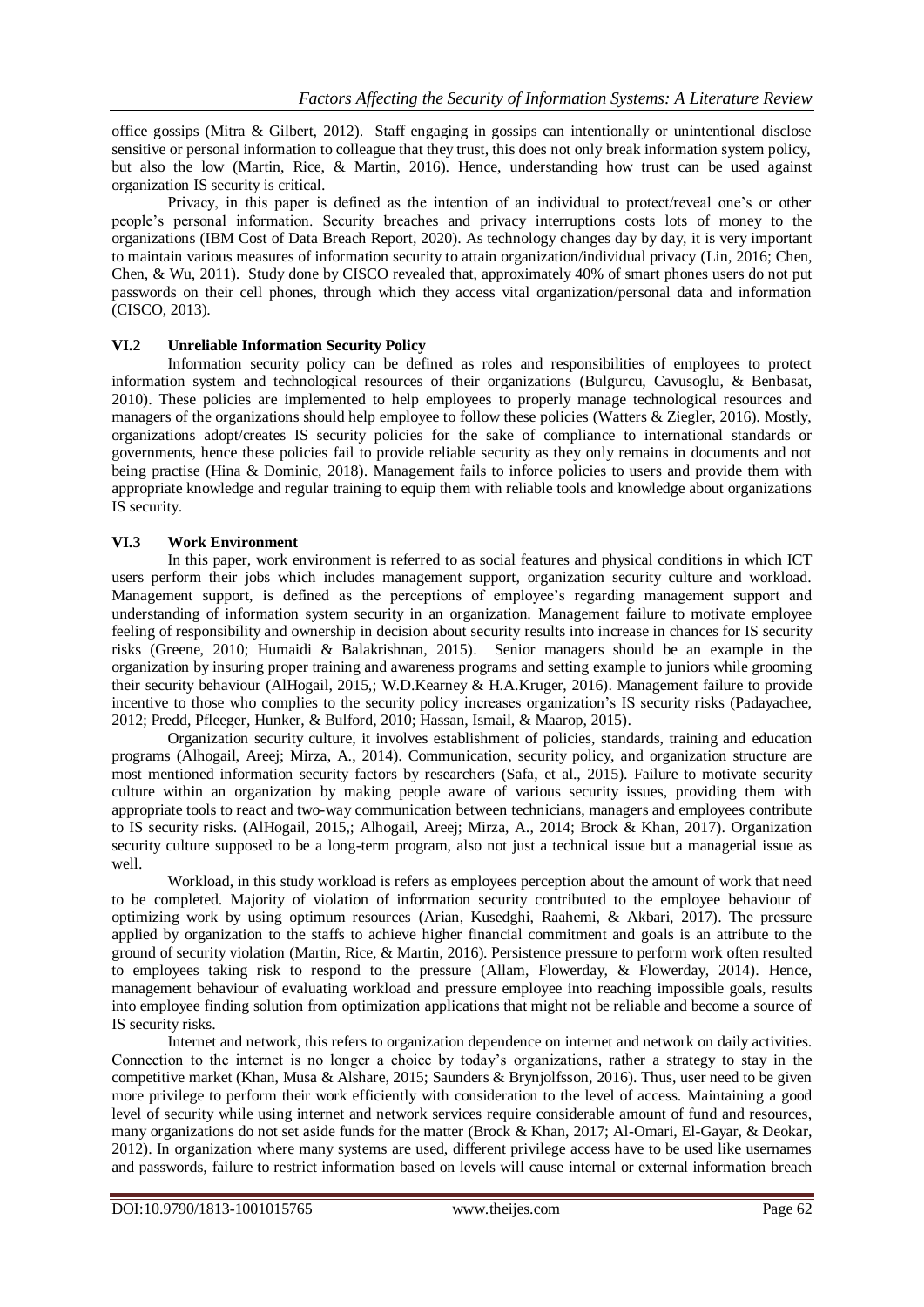(Etezady, 2011). Failure to restrict user from different level of access such as websites and installing of malicious software will risk organization security. Also, failure to restrict user from uninstalling of necessary software that keep internet security and virus software up to date in all computers over the network will open organization IS security to various threats (Connolly, Lang, & Tygar, 2014).

#### **VI.4 Demographic Factor**

This section describe the impacts of various demographic factors on information system security. Based on the research conducted by Barlow, Warkentin, Ormond and Dennis (2013) the factors like gender, age, education level, experience, computer usage, job title (position) and managerial role can be used as variables in predicting intention to comply with IS security. Different view represented by different researchers on the impact of demographic factors on compliance of IS security (Parsons, Kathryn; McCormac, Agata; Butavicius, Marcus; Pattinson, Malcolm; Jerram, Cate, 2014). Ferdani and Hovav (2014) prove that, age has strong impact on intention of employees to comply with IS security. However, in most cases, despite other many factors that contribute to violation of IS security, education level and knowledge on the information security to both genders, perceived to be a pivotal factor (Bulgurcu, Cavusoglu, & Benbasat, 2010; Parsons, Kathryn; McCormac, Agata; Butavicius, Marcus; Pattinson, Malcolm; Jerram, Cate, 2014). Lack of knowledge from both managers and employees, will open doors to IS security risks from within and outside the organization.

#### **VII. CONCLUSION**

The effort made by this paper is synthesizing literature to determine the most important/crucial factors against IS security so that to help modern computer users and organization in saving their limited resources and time on other factors. By answering the research question 1 on why IS security is still a disaster and research question 2 on what are the key factors that affect IS security. This study found that, numerous factors contribute to poor IS security management in organization depends on the ICT nature and security management culture of the organization (Parsons, McCormac, Butavicius, & Ferguson, 2010). However, the most common factors that affect the security of information system includes; human factor which includes trust and perceived privacy. Information security policies, which includes policy scope. Work environment aspects, which includes management support, organization security culture, work load and Internet and network usage. Lastly is demographic factor, which includes factors based on gender, age, education level, work experience, managerial role, job title and percentage of computer usage (Khan & AlShare, 2019).

Poor understanding of these key factors of IS security has resulted into continuous information security risk to both individuals of modern computer users and organizations. Furthermore, all factors identified in this paper as the key factors in IS security, they all seem to have one common and very important attribute, which is education/training/knowledge. Thus the paper propose the solution of utilizing social technical theory by providing employees with appropriate training that will help in changing their beliefs and norms that can change their perception of organization IS security. Appropriate and regular training can help in changing employees trust and sense of privacy about IS security. Knowledge about information security policy will help in insuring these policies are being respected and adhered. Understanding how various work environment situations can affect information system security will help both managers and employees in securing IS security. Also, knowledge on how gender can be contributing factor to information security system. Thus, understanding of all these factors and providing appropriate and regular trainings and awareness programs to both managers and users will help in strengthen organization IS security and get rid of security risk that keep on raging in organizations, particularly in Africa context.

#### **REFERENCES**

- [1]. AlHogail, A. (2015,). Design and validation of information security culture framework. *Computers in Human Behavior, 49*, 567- 575.
- [2]. Alhogail, A., Mirza, A., & Bakry, S. H. (2015). A comprehensive human factor framework for information security in organizations. *Journal of Theoretical and Applied Information Technology, 78*(2), 201-211.
- [3]. Alhogail, Areej; Mirza, A. (2014). A framework of information security culture change. *Journal of Theoretical and Applied Information Technology, 64*(2), 540-549.
- [4]. Allam, S., Flowerday, S., & Flowerday, E. (2014). Smartphone information security awareness: A victim of operational pressures. *Computers & Security, 42*, 56-65.
- [5]. Al-Omari, A., El-Gayar, O., & Deokar, A. (2012). Security Policy Compliance: User Acceptance Perspective. *IEEE, 45*(12), 1-10.
- [6]. Arbanas, K., & Hrustek, N. Ž. (2019). Key Success Factors of Information Systems Security. *Journal of Information and Organizational Sciences, 43*(3), 131-144.
- [7]. Arian, T., Kusedghi, A., Raahemi, B., & Akbari, A. (2017). A Collaborative Load Balancer for Network Intrusion Detection in Cloud Environments. *Journal of Computers, 12*(1), 28-47.
- [8]. Astakhova, L. V. (2016). The ontological status of trust in information security. *Scientific and Technical Information Processing, 43*(1), 58-65.
- [9]. Boehmer, J., Larose, R., Rifon, N. J., Cotten, S. R., & Alhabash, S. (2015). Determinants of online safety behaviour: Towards an intervention strategy for college students. *Behaviour and Information Technology, 34*(10), 1-14.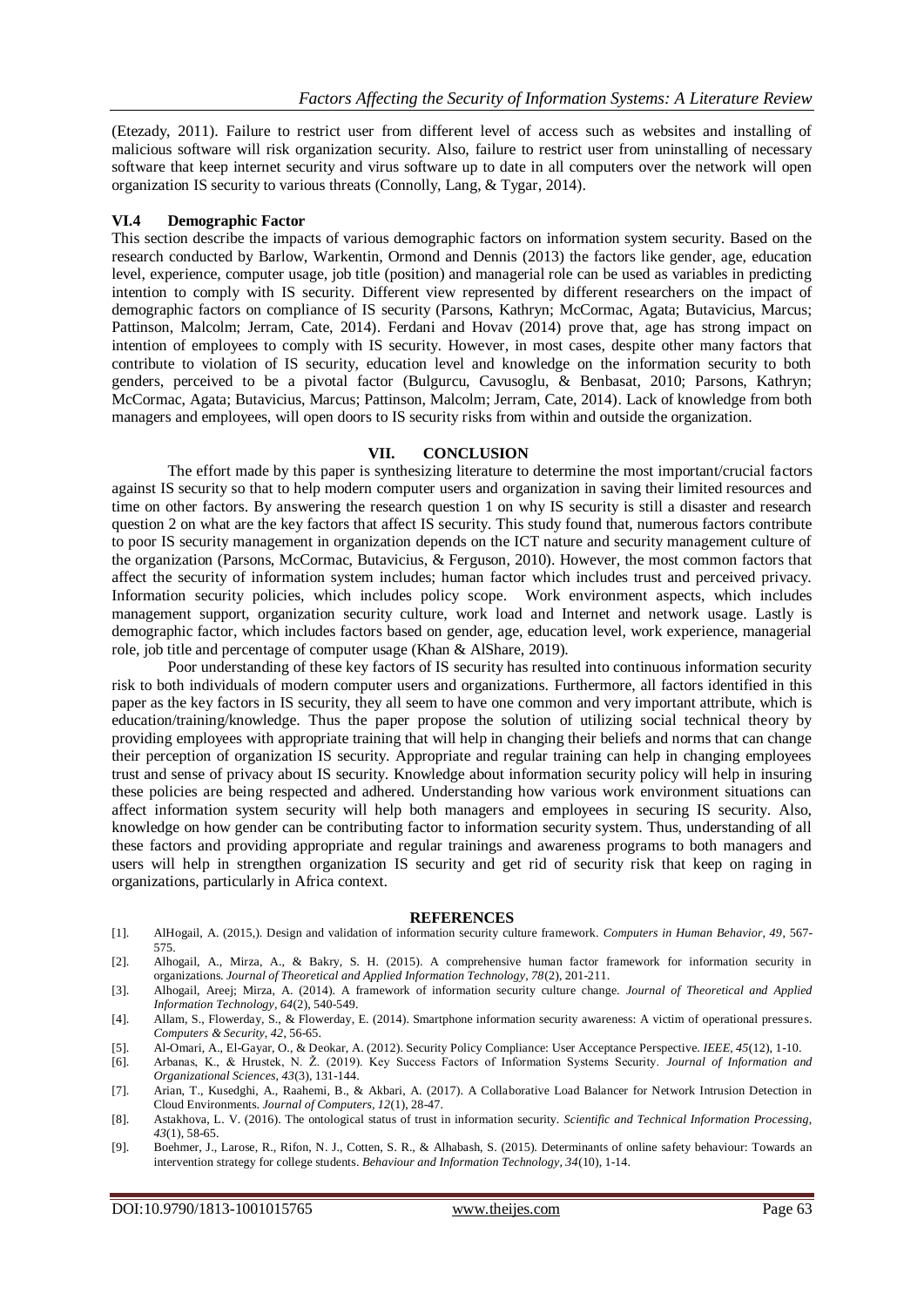- [10]. Brock, V., & Khan, H. U. (2017). Big data analytics: does organizational factor matters impact technology acceptance? *Journal Of Big Data, 4*(1), 1-28.
- [11]. Bulgurcu, B., Cavusoglu, H., & Benbasat, I. (2010). Information Security Policy Compliance: An Empirical Study of Rationality-Based Beliefs and Information Security Awareness. *MIS Quarterly, 34*(3), 523-548.
- [12]. Charitoudi, K., & Blyth, A. (2013). A Socio-Technical Approach to Cyber Risk Management and Impact Assessment. *Journal of Information Security, 4*(1), 33-41.
- [13]. Chen, X., Chen, L., & Wu, D. (2011). Factors That Influence Employees' Security Policy Compliance: An Awareness-Motivation-Capability Perspective. *Journal of Computer Information Systems, 58*(4), 1-13.
- [14]. CISCO. (2013). *BYOD Insights 2013: A Cisco Partner Network Study.* sunfrancisco : VAR Insight.
- [15]. Connolly, L., Lang, M., & Tygar, D. (2014). Managing Employee Security Behaviour in Organisations: The Role of Cultural Factors and Individual Values. *International Federation for Information Processing*, 417-428.
- [16]. Dieser, A., Covella, G. J., & Olsina, L. (2014). Specifying Security Characteristics, Attributes, and Metrics for Evaluating Web Applications. *2do Congreso Nacional de Ingeniería Informática / Sistemas de Información (CoNaIISI)* (pp. 1-12). San Luis, Argentina: 2do Congreso Nacional de Ingeniería Informática / Sistemas de Información (CoNaIISI).
- [17]. Etezady, N. (2011). The Impact of ERP Investments on Organizational Performance. *International Journal of the Academic Business World, 5*(2), 27-33.
- [18]. Fields, Z., Fields, Z., & Patrick, H. (2016). Security-Information Flow in the South African Public Sector. *Journal of Information Warfare, 15*(4), 68-85.
- [19]. Glaspie, H. W., & Karwowski, W. (2018). Human Factors in Information SecurityCulture: A Literature Review. *Advances in Intelligent Systems and Computing*, 269-281.
- [20]. Gordon, L. A., Loeb, M. P., & Zhou, L. (2011). The Impact of Information Security Breaches: Has There Been a Downward Shift in Costs? *Journal of Computer Security, 19*(1), 33-56.
- [21]. Greene, G. (2010). Assessing the Impact of Security Culture and the Employee-Organization Relationship on IS Security Compliance I. *Fifth Annual Symposium on Information Assurance.* New York: Fifth Annual Symposium on Information Assurance.
- [22]. Han, D., Dai, Y., Tianlin Han, & Dai, X. (2015). Explore Awareness of Information Security: Insights from Cognitive Neuromechanism. *Computational Inteligence and NeuroCience* , 1-11.
- [23]. Hassan, N. H., Ismail, Z., & Maarop, N. (2015). Information Security Culture, A systematic Literature Review. *he 5th International Conference on Computing and Informatics* (pp. 456-463). instanbul: he 5th International Conference on Computing and Informatics.
- [24]. Helpnetsecurity. (2020). *445 million attacks detected since the beginning of 2020, COVID-19 wreaks havoc.* New York: Helpnetsecurity.
- [25]. Hina, S., & Dominic, D. D. (2018). Information security policies' compliance: a perspective for higher education institutions. *Journal of Computer Information Systems, 60*(3), 1-11.
- [26]. Hu, Q., Xu, Z., Dinev, T., & Ling, H. (2011). Does Deterrence Work in Reducing Information Security Policy Abuse By Employees? *Communications of the ACM, 54*(6), 54-90.
- [27]. Humaidi, N., & Balakrishnan, V. (2015). The Moderating effect of working experience on health information system security policies compliance behaviour. *Malaysian Journal of Computer Science, 28*(2), 70-92.
- [28]. IBM Cost of Data Breach Report. (2020). *Cost of Data Breach Report.* New York: IBM.
- [29]. ITU. (2017). *Global Cybersecurity Index (GCI).* Geneva, Switzerland: International Telecommunication Union.
- [30]. Khan, H. U., & AlShare, K. A. (2019). Violators versus non-violators of information security measures in organizations—A study of distinguishing factors. *Journal of Organizational Computing and Electronic Commerce*(1), 4-23.
- [31]. Khan, Musa & Alshare. (2015). Factors influence consumers' adoption of mobile payment devices in Qatar. *International Journal of Mobile Communications, 13*(6), 670-689.
- [32]. LIFARS. (2020). *Impact of Data Breaches on Businesses Reputation and How to Minimize Risk.* New York: lifars.com cyber security solutions.
- [33]. Lin, K.-M. (2016). Understanding undergraduates' problems from determinants of Facebook continuance intention. *Behaviour & Information Technology, 35*(9), 693-705.
- [34]. Lubua, E. W., & Pretorius, P. D. (2019). Ranking Cybercrimes based on their impact to organisations' welfare. *THREAT Conference Proceedings* (pp. 1-11). Johannesburg: THREAT Conference Proceedings.
- [35]. Lundgren, B., & Möller, N. (2017). Defining Information Security. *Science and Engineering Ethics, 25*(3), 1-8.
- [36]. Mahfuth, A., Yussof, S., Baker, A. A., & Ali, N. (2017). A systematic literature review: Information security culture. *nternational Conference on Research and Innovation in Information Systems (ICRIIS),* (pp. 1-6). Langkaw: nternational Conference on Research and Innovation in Information Systems (ICRIIS), Langkaw.
- [37]. Martin, N., Rice, J., & Martin, R. (2016). Expectations of privacy and trust: examining the views of IT professionals. *Behaviour & Information Technology, 35*(6), 500-510.
- [38]. Metalidou, E., Marinagi, C. C., Trivellas, P., Eberhagen, N., Skourlas, C., & Giannakopoulos, G. A. (2014). The Human Factor of Information Security: Unintentional Damage Perspective. *Procedia - Social and Behavioral Sciences, 147*, 424-428.
- [39]. Metivier, B. (2017, April 17). *Sage Advice - Cybersecurity Blog*. Retrieved from Tyler Cybersecurity: https://www.tylercybersecurity.com/blog/fundamental-objectives-of-information-security-the-ciatriad#:~:text=Confidentiality%2C%20integrity%2C%20and%20availability%20(,of%20an%20information%20security%20progra
- m.&text=C.,wondering%20which%20is%20most%20imp [40]. Mir, S. Q., Mohammad, S., & Quadri, K. (2016). Information Availability: An Insight into the Most Important Attribute of Information Security. *Journal of Information Security*, 185-194.
- [41]. Mitra, T., & Gilbert, E. (2012). Have You Heard?: How Gossip Flows Through Workplace Email. *Proceedings of the Sixth International AAAI Conference on Weblogs and Social Media* (pp. 242-249). Dublin, Ireland, Spain: The AAAI Press,.
- [42]. Padayachee, K. (2012). Taxonomy of compliant information security behavior. *Scuverse Science Direct* , 1-8.
- [43]. Parsons, K., McCormac, A., Butavicius, M., & Ferguson, L. (2010). *Human Factors and Information Security: Individual, Culture and Security Environment.* Edinburgh South Australia 5111 Australia: Department of Defence = Australia.
- [44]. Parsons, Kathryn; McCormac, Agata; Butavicius, Marcus; Pattinson, Malcolm; Jerram, Cate. (2014). Determining employee awareness using the Human Aspects of Information Security Questionnaire (HAIS-Q). *Computers & Security, 42*, 165-176.
- [45]. Predd, J., Pfleeger, S. L., Hunker, J., & Bulford, C. (2010). Insiders Behaving Badly. *IEEE Security & Privacy, 6*(4).
- [46]. Robinson, S. C. (2019). Factors predicting attitude toward disclosing personal data online. *Journal of Organizational Computing and Electronic Commerce, 28*(3), 214-233.